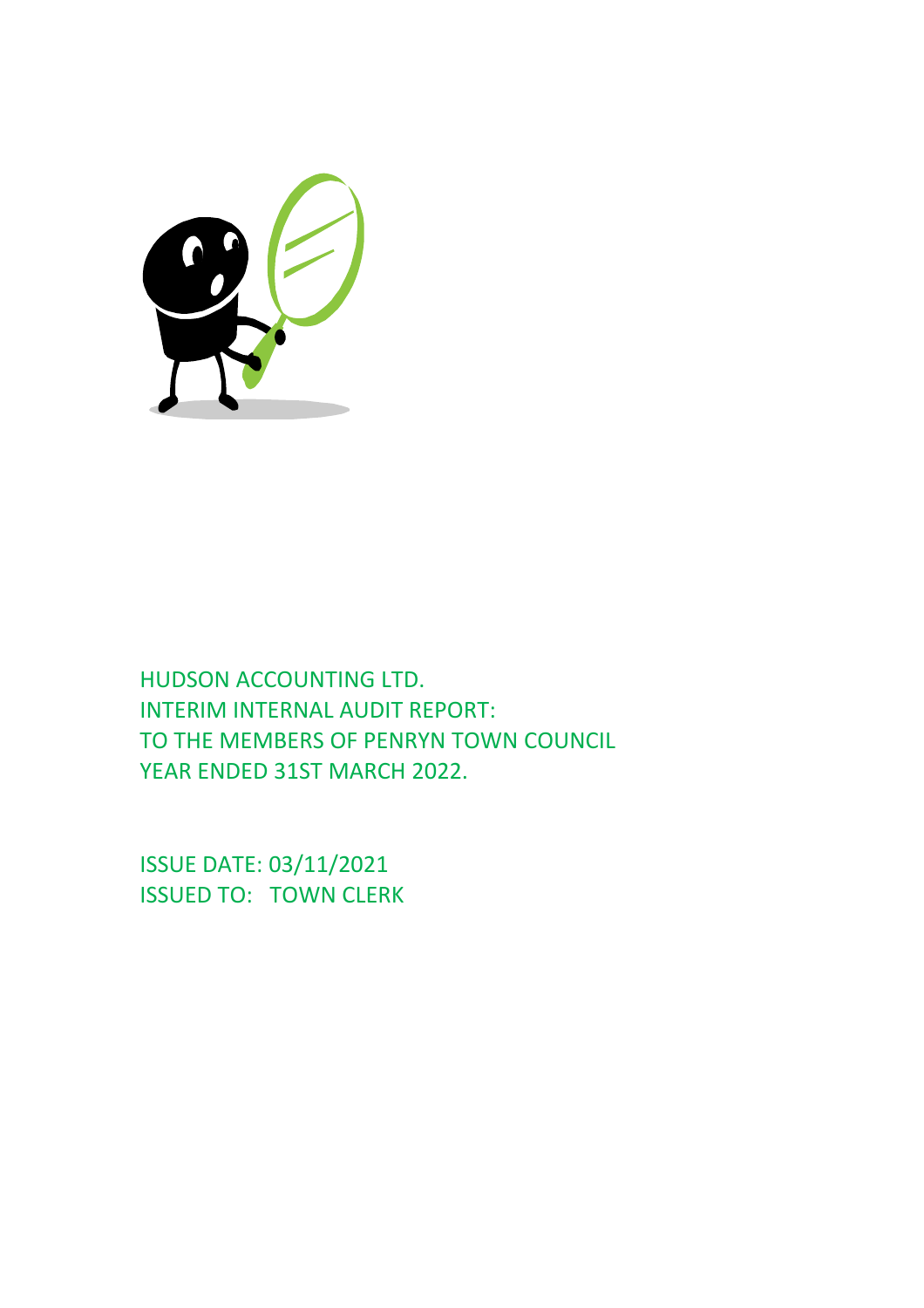# **INTRODUCTION:**

Internal auditing is an independent, objective assurance activity designed to improve an organisation's operations. It helps an organisation accomplish its objectives by bringing a systematic, disciplined approach to evaluate and improve the effectiveness of risk management, control and governance processes.

# **Scope:**

The scope of the audit covers, as a minimum, the areas included in the Internal Audit Report contained in the Annual Governance & Accountability Return and the Transparency Code.

Any areas not covered at this interim stage will be included later in the year or during the final audit activity.

### A**pproach:**

Audit work is carried out in line with the Chartered Institute of Public Finance and Accountancy's

Internal Audit Standards and guidance issued by the National Association of Local Councils.

Where applicable we have included reference to 'proper practice' and the associated guidance as laid out in 'Governance & Accountability for Smaller Authorities in England' which is applicable to financial years from 1st April 2021.

Selective testing was carried out and the relevant policies, procedures and controls were reviewed.

### **GENERAL COMMENTS:**

We would like to thank the staff for their assistance and co-operation during the audit.

The matters raised in this report are only those which came to our attention during our internal audit work and are not necessarily a comprehensive statement of all the weaknesses that exist, or of all the improvements that may be required.

It should be noted that assurance can never be absolute. The most that the internal audit service can provide is a reasonable assurance that there are no major weaknesses in risk management, governance and control processes. The audit does not guarantee that the accounting records are free from fraud or error.

We have provided a table of audit recommendations that allow for the Council's response which can be used as an ongoing monitoring tool. We would be grateful if, in due course, it is completed and returned to us.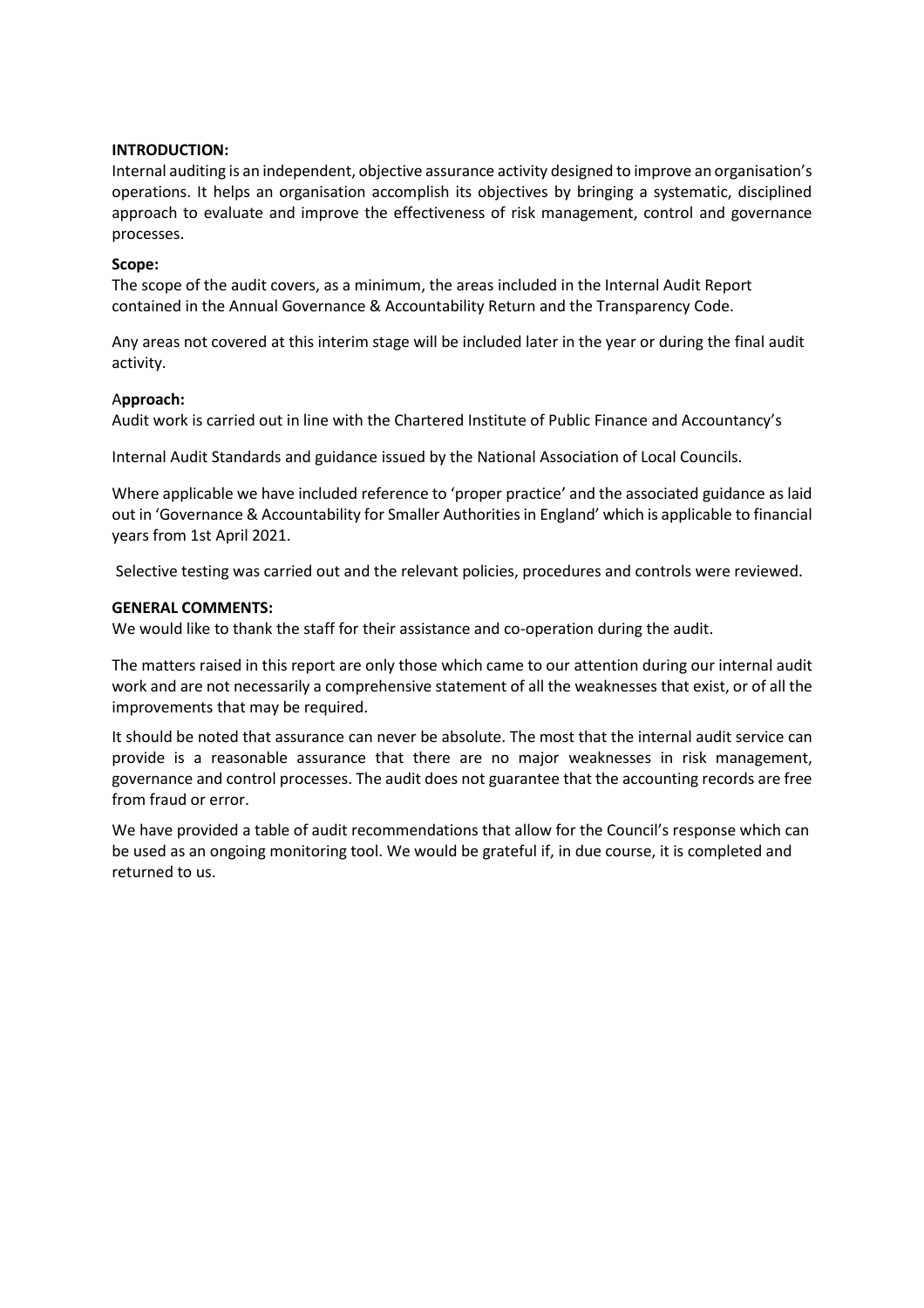### **AUDIT COMMENTARY:**

Items in **bold text** within the body of the report represent our findings in respect of the application of controls, text in *italics* represent suggested actions that fall short of being a formal recommendation or do not necessarily pertain to the application of internal controls.

### **Previous Recommendations**

**The current position in respect of previous recommendations is contained in the attached Internal Audit Response Record.**

### **Accounting Records**

**The accounts are maintained on RBS Omega accounting software they were up to date and appeared free from material errors.**

### **Financial Regulations**

**Financial Regulations were last reviewed in May 2019.**

### **Payments**

A sample of payments was tested to establish whether the spending decision, procurement process, certification and approval for payment were in line with Financial Regulations as well as ensuring that payments were supported by invoices, VAT was correctly accounted for and payment controls were applied.

### *Payment:*

**Payments over £500 were tested; all appropriate paperwork was in place and financial controls were consistently applied.**

**Both VAT and net expenditure were accurately recorded in the ledger.**

### **Risk**

# *Risk Assessment:*

**The Risk Management Plan was reviewed in July 2021.**

*Insurance:*

**Statutory insurances are in place and the Fidelity Guarantee is adequate at £500K.**

*Cash:*

**An Investment Strategy covering the current financial year was approved in February 2021.**

### **Budgets**

# *Setting:*

**We reviewed the 2021/22 budget setting process as part of our final audit work last year and we review the 2022/23 process later in the year.**

*Monitoring:*

**Detailed financial reporting is taken to each Council meeting.**

### **Income**

Systems were tested to ensure that suitable controls are in place to ensure that all income is received in a timely manner, that charges are correctly applied and that any cash received is promptly receipted and banked.

*Precept:*

**The precept payment received is in accord with that set by the Council.**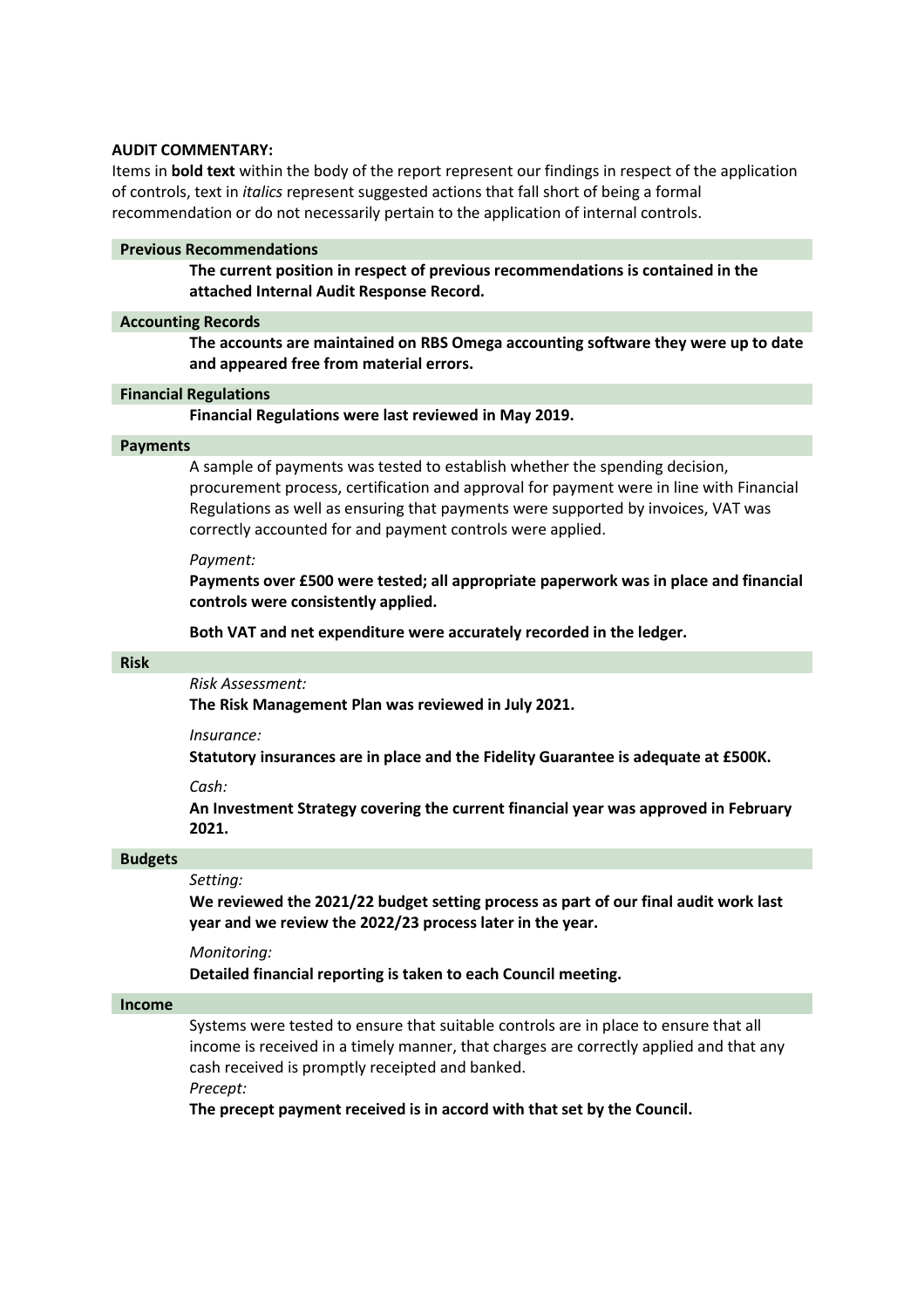#### *Room Hire:*

**The hire of the Council's various rooms, including for weddings, was tested. A robust booking system is in place and fees had been accurately applied.**

#### *VAT:*

**VAT claims are up to date.**

## **Payroll**

# *New Starters:*

**There are no new starters although we note that recruitment is under way to replace a member of staff who resigned.**

#### *Re-gradings:*

**Increments have been awarded where appropriate and salaries have been accurately updated.**

#### *Tax, NI & Pensions:*

**PAYE and pension provisions have been properly discharged.**

#### **Bank Reconciliations**

**Monthly bank reconciliations are reported to Members and were tested for accuracy; all was in order.**

### **Electors Rights**

**The 2020/21 AGAR was properly approved by Full Council.**

**The opportunity for electors to examine the accounts was properly advertised and the publication requirements in respect of the 2020/21 accounts have been met.**